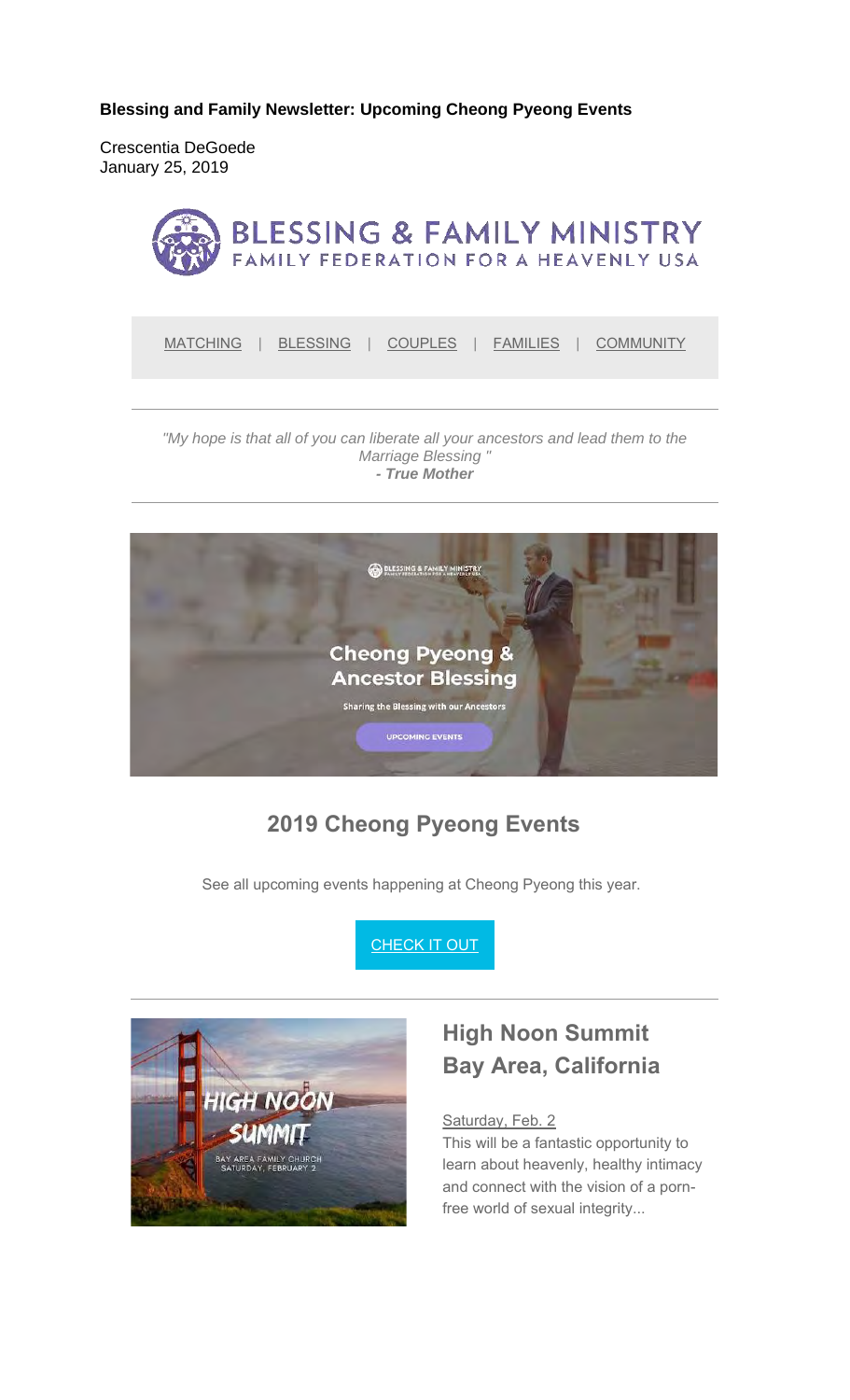



## **[Webinar] Safe Conversations • Generational Healing**

Learn to communicate without criticism, listen without judgment, and connect beyond differences...

LEARN MORE



## **[Article] Why You Should Share Your Spouse**

Why it's important to maintain friendships and community connections outside of the marriage relationship...

READ ARTICLE



## **[Article] How to Model the Qualities We Want Our Children to Inherit**

#### **Myrna Lapres**

We can teach our children respect, selfcontrol and so many other qualities through our relationships and daily interactions. The entire goal of life is to be happy, a feeling of profound peace that does not come and go with changing circumstances...

READ ARTICLE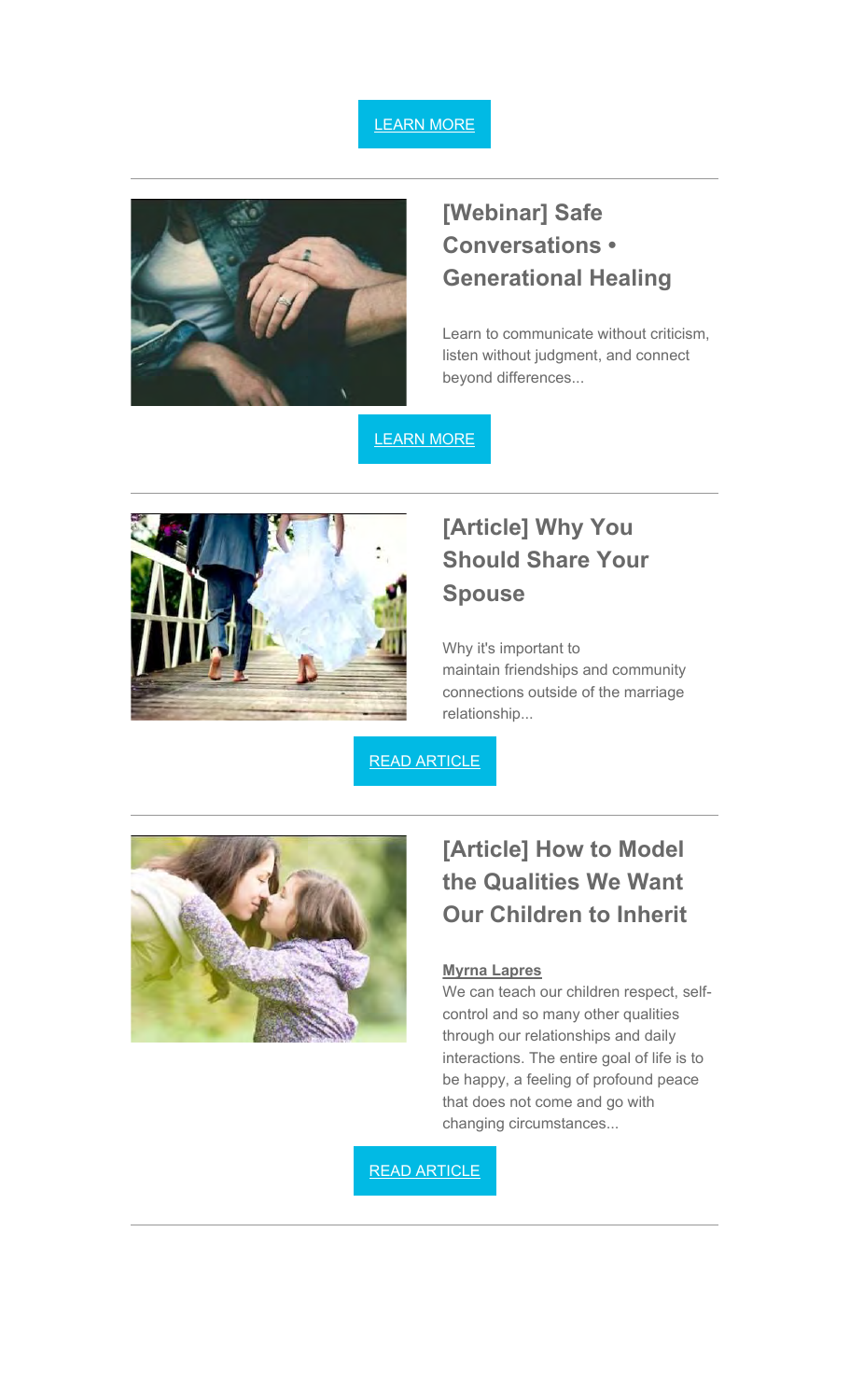

## **Couples Celebrate 30th Anniversary on Caribbean Cruise**

"An experience of joy, community, and connection that transported us back to 30 years ago when we began this journey of True Love"...

READ MORE

Follow us on Facebook!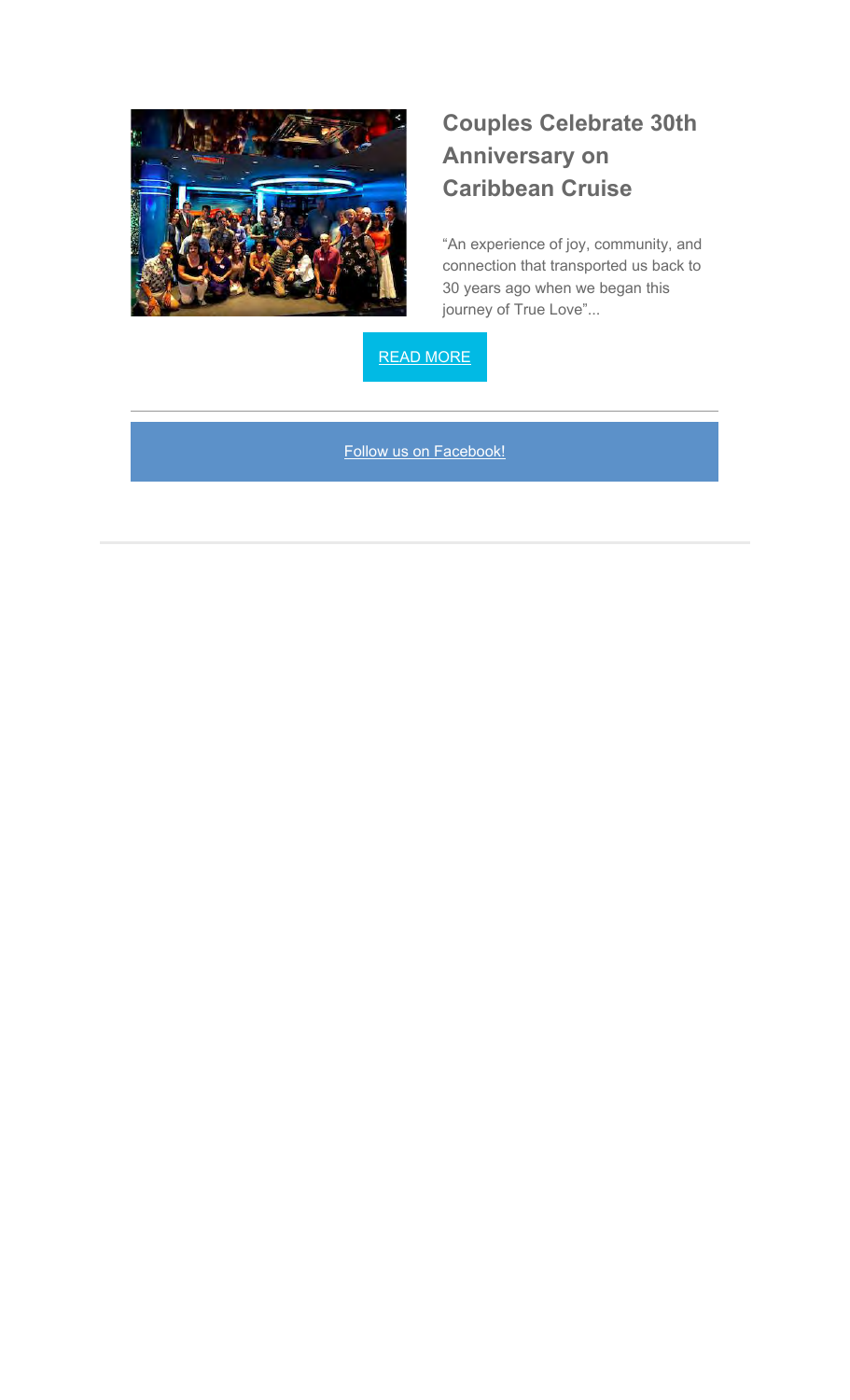BLESSING & FAMILY MINISTR

# **Cheong Pyeong & Ancestor Blessing**

**Sharing the Blessing with our Ancestors**

#### **[UPCOMING EVENTS](#page-3-0)**

Ancestor Blessing is an opportunity that True Parents established to share the Marriage Blessing with our family members and ancestors who were not able to receive it during their lifetime.

"My hope then is that all of you can liberate all your ancestors and lead them to the Marriage Blessing and I hope you can accomplish this mission of making your ancestors absolute good spirits. This is the responsibility that you have been blessed with as Blessed Families."

- True Mother

# **UPCOMING EVENTS**

<span id="page-3-0"></span>Please check the Cheong Pyeong website before making plans, as dates are subject to change. You can contact the Cheong Pyeong International Office directly by email: cpintl2013@gmail.com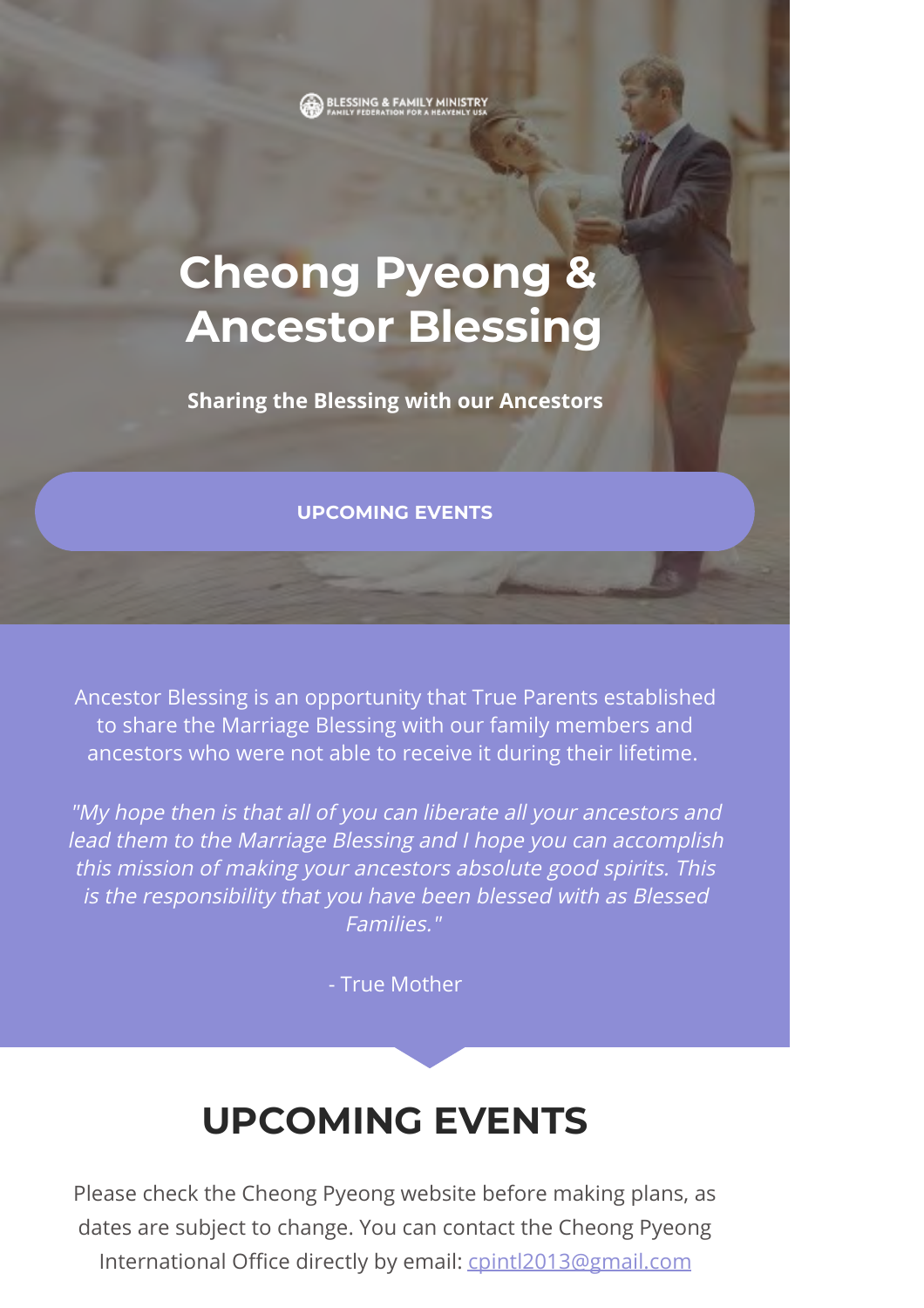Check for final workshop schedules here. Learn more about each of these events here.

#### **2019 Cheong Pyeong 40-Day Workshops (General & Blessed Wives)**

Jan. 12 ~Feb. 20 Feb. 23 ~Apr. 3 Apr. 6 ~May 15 May 18 ~Jun. 26 Jun. 29 ~Aug. 7 Aug. 10 ~Sep. 18 Sep. 21 ~Oct. 30 Nov. 2 ~Dec. 11 Dec. 14 ~Jan. 22

#### **2019 Ancestor Liberation & Blessing Ceremonies**

| Period                       | <b>Ancestor Liberation</b> | <b>Ancestor Blessing</b>                     |  |  |
|------------------------------|----------------------------|----------------------------------------------|--|--|
| December 2018 ~ April 2019   | 1~378 Generations          | 1~329 Generations<br>the company and company |  |  |
| May 2019 ~ September 2019    | 1~430 Generations          | 1~378 Generations                            |  |  |
| October 2019 ~ February 2019 | 1~430 Generations          | 1~430 Generations                            |  |  |

#### **2019 Special Great Works & Other Major Events**

| Type of Workshop                                                                                                                                                         | Period                      | <b>Important Notes</b>                                                                                                 |  |  |
|--------------------------------------------------------------------------------------------------------------------------------------------------------------------------|-----------------------------|------------------------------------------------------------------------------------------------------------------------|--|--|
| 2019 Hyojeong Cheong-<br>pycong Special Great Works<br><b>Commemorating True</b><br>Parents' Birthday and the 6 <sup>th</sup><br><b>Anniversary of Foundation</b><br>Day | February 9 (Sat) - 11 (Mon) | Feb 10 Holy Birthday Celebration<br>Feb 11 Ancestor Liberation (early<br>mormng)<br>Feb 11 Ancestor Blessing (morning) |  |  |
| <b>2019 Azalea Festival</b><br><b>Hyojeong Cheongpycong</b><br><b>Special Great Works</b><br>for the Inheritance                                                         | May $3(Fri) - 5(Sun)$       | May 4 Hyojeong Offering<br>May 5 Ancestor Liberation (early<br>morning) Ancestor Blessing (Morning)                    |  |  |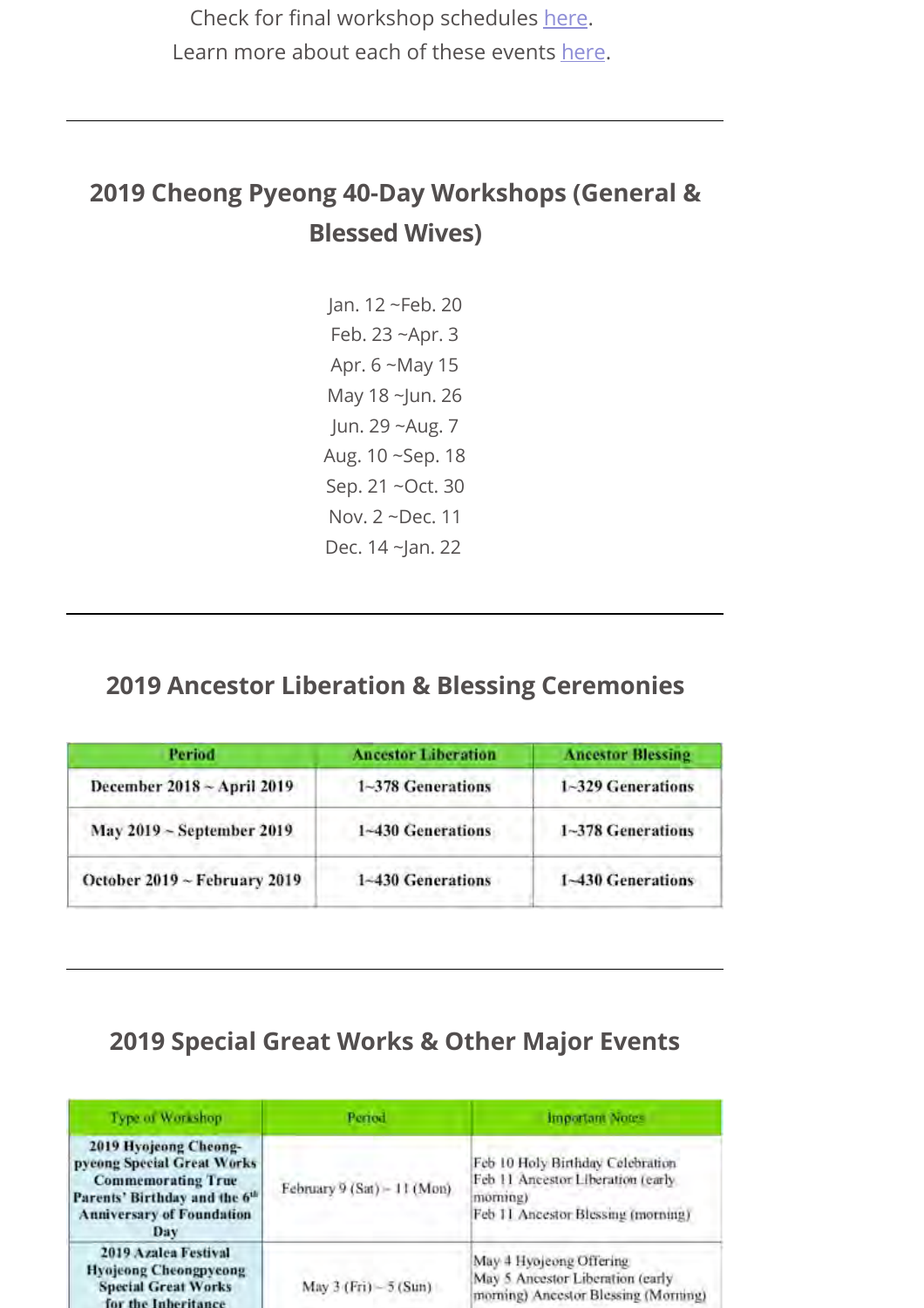| of Heavenly Fortune                                                                                                                                                                                                                                                                                                                                                                                                                                                                                                |                                                                                                                                                                                                                                                                                        |                                                                                                                                                                                                                                                             |  |  |  |  |
|--------------------------------------------------------------------------------------------------------------------------------------------------------------------------------------------------------------------------------------------------------------------------------------------------------------------------------------------------------------------------------------------------------------------------------------------------------------------------------------------------------------------|----------------------------------------------------------------------------------------------------------------------------------------------------------------------------------------------------------------------------------------------------------------------------------------|-------------------------------------------------------------------------------------------------------------------------------------------------------------------------------------------------------------------------------------------------------------|--|--|--|--|
| 2019 Hyojeong Cheong-<br>pyeong Special Great Works<br><b>Commemorating the</b><br>7 <sup>th</sup> Anniversary of<br><b>True Father's</b><br><b>Holy Ascension (Seoughwa)</b>                                                                                                                                                                                                                                                                                                                                      | August 16 (Fri) ~ 18 (Sun)                                                                                                                                                                                                                                                             | Aug 17 Seonghwa Festival<br>Commemorating the 7th Anniversary of<br>True Father's Ascension, Ancestor<br>Blessing, Blessing for Unmarried Spirits                                                                                                           |  |  |  |  |
| 2019 Autumn Hyojeong<br><b>Cheongpycong Special</b><br><b>Great Works</b>                                                                                                                                                                                                                                                                                                                                                                                                                                          | Oct 19 Hyojeong Offering Ceremony<br>Oct 19 Prayer at the Tree of All Things<br>October 18 (Fri) ~ 20 (Sun)<br>Oct 20 Ancestor Liberation (early<br>morning), Ancestor Blessing (morning)                                                                                              |                                                                                                                                                                                                                                                             |  |  |  |  |
| International<br>Youth 21-day Workshop                                                                                                                                                                                                                                                                                                                                                                                                                                                                             | Divine Principle Lectures, True Parents'<br>Life Course, Pilgrimage to Cheon Jeong<br>June 20 (Thurs) ~July 11 (Thurs).<br>Gung, Holy Ground Pilgrimage<br>*Dates may change<br>Eligible participants: English speaking<br>middle and high school students, and<br>university students |                                                                                                                                                                                                                                                             |  |  |  |  |
| <b>Blessing Ceremony for</b><br><b>Unmarried 1st Generation</b><br><b>Spirits</b>                                                                                                                                                                                                                                                                                                                                                                                                                                  | Blessing Ceremony on Aug 17.                                                                                                                                                                                                                                                           | Will be held during the Summer Great Works, together with the Cosmic<br>*Please note that the blessing for unmarried 2 <sup>nd</sup> and 3 <sup>rd</sup> generation members<br>in the spirit world is planned for the year 2020 (it is held every 3 years). |  |  |  |  |
| <b>Spirit World and Physical</b><br><b>World Matching Ceremony</b>                                                                                                                                                                                                                                                                                                                                                                                                                                                 | $1^{u}$ : March 2 (Sat) ~ 3 (Sun)<br>$4^{th}$ : July 26 (Fri) ~ 27 (Sat)<br>2 <sup>nd</sup> : March 22 (Fri) - 23 (Sat)<br>$5m$ . November 2 (Sat) - 3 (Sun)<br>3rd; July 12 (Fri) - 13 (Sat)<br>$6^{6}$ : December 7 (Sat) - 8 (Sun)                                                  |                                                                                                                                                                                                                                                             |  |  |  |  |
| Spirit World and Physical<br>World Blessing Ceremony                                                                                                                                                                                                                                                                                                                                                                                                                                                               | 1": April 20 (Sat) ~21 (Sun)<br>$2nd$ : July 20 (Sat) - 21 (Sun)<br>3 <sup>rd</sup> : November 16 (Sat) - 17 (Sun)                                                                                                                                                                     | It is possible to attend this workshop if more than 100 days have passed<br>after attending the Spirit World and Physical World Matching Ceremony.                                                                                                          |  |  |  |  |
| 4 <sup>th</sup> : June 21 (Fri) - 22 (Sat)<br>I <sup>n</sup> : January 11 (Fri) ~ 12 (Sat)<br>2 <sup>ni</sup> : January 25 (Fri) -26 (Sat)<br>$5^{\circ}$ : September 7 (Sat) ~ 8 (Sun)<br>Starting Family Life as a Spirit<br>$3rd$ ; June 1 (Sat) - 2 (Sun)<br>$6m$ : September 27 (Fri) - 28 (Sat)<br>World and Physical World<br><b>Blessed Family</b><br>It is possible to attend this workshop if more than 40 days have passed since<br>you attended the Spirit World and Physical World Blessing Ceremony. |                                                                                                                                                                                                                                                                                        |                                                                                                                                                                                                                                                             |  |  |  |  |

## **2019 Cheong Pyeong 2-Day Workshops**

| week.                               | Jan                              | Feb                            | March April                      |                                                | May                                       | June                                      | July                                    | Aug                                    | <b>Sept</b>                      | Oct                                                          | Nev                                            | Dec                            |
|-------------------------------------|----------------------------------|--------------------------------|----------------------------------|------------------------------------------------|-------------------------------------------|-------------------------------------------|-----------------------------------------|----------------------------------------|----------------------------------|--------------------------------------------------------------|------------------------------------------------|--------------------------------|
| 1st week<br>$(Sat-Sun)$             | $5 - 6$                          | $2 - 3$                        | $2 - 3$<br>S&P<br>M              | $6 - 7$                                        | $3 - 5$<br>SGW <sub>2</sub><br><b>ABC</b> | $1 - 2$<br><b>S&amp;P</b><br>$\mathbf{S}$ | $6 - 7$                                 | $3 - 4$                                | $7 - 8$<br>S&P<br>-S             | $5 - 6$<br>ABC                                               | $2 - 3$<br><b>S&amp;P</b><br>M                 | $7 - 8$<br><b>S&amp;P</b><br>M |
| 2 <sup>ad</sup> week<br>$(Fri-Sat)$ | $11 - 12$<br><b>S&amp;P</b><br>s | $9 - 11$<br><b>SGW1</b><br>ABC | $8-9$                            | $12 - 13$                                      | $10 - 11$                                 | $7 - 8$                                   | $12 - 13$<br><b>S&amp;P</b><br>м        | $9 - 10$                               | No<br>work<br>-shop              | $11 - 12$                                                    | $8-9$                                          | $13 - 14$                      |
| 3rd week<br>$(Sat-Sun)$             | 19-20<br><b>ABC</b>              | $16 - 17$                      | $16 - 17$<br>ABC:                | $20 - 21$<br><b>ABC</b><br><b>S&amp;P</b><br>в | 18-19                                     | $15-16$<br>ABC                            | $20 - 21$<br>ABC<br><b>S&amp;P</b><br>в | $16 - 18$<br>SGW3<br>ABC<br><b>BUS</b> | $21 - 22$<br><b>ABC</b>          | 18-20<br><b>SGW</b><br>$\overline{\mathbf{4}}$<br><b>ABC</b> | $16 - 17$<br><b>ABC</b><br><b>S&amp;P</b><br>B | $21 - 22$<br><b>ABC</b>        |
| 4 <sup>th</sup> week<br>(Fri-Sat)   | $25 - 26$<br><b>S&amp;P</b><br>S | $22 - 23$                      | $22 - 23$<br><b>S&amp;P</b><br>M | $26 - 27$                                      | $24 - 25$<br><b>ABC</b>                   | $21 - 22$<br><b>S&amp;P</b><br>S          | 26-27<br><b>S&amp;P</b><br>M            | $23 - 24$                              | $27 - 28$<br><b>S&amp;P</b><br>s | $25 - 26$                                                    | 22-23<br>ABC                                   | 27-28<br>ABC                   |
| 5 <sup>th</sup> week                |                                  |                                | 20.21                            |                                                |                                           | 30.30                                     |                                         | $21 - 0.11$                            |                                  |                                                              | $30-$                                          |                                |